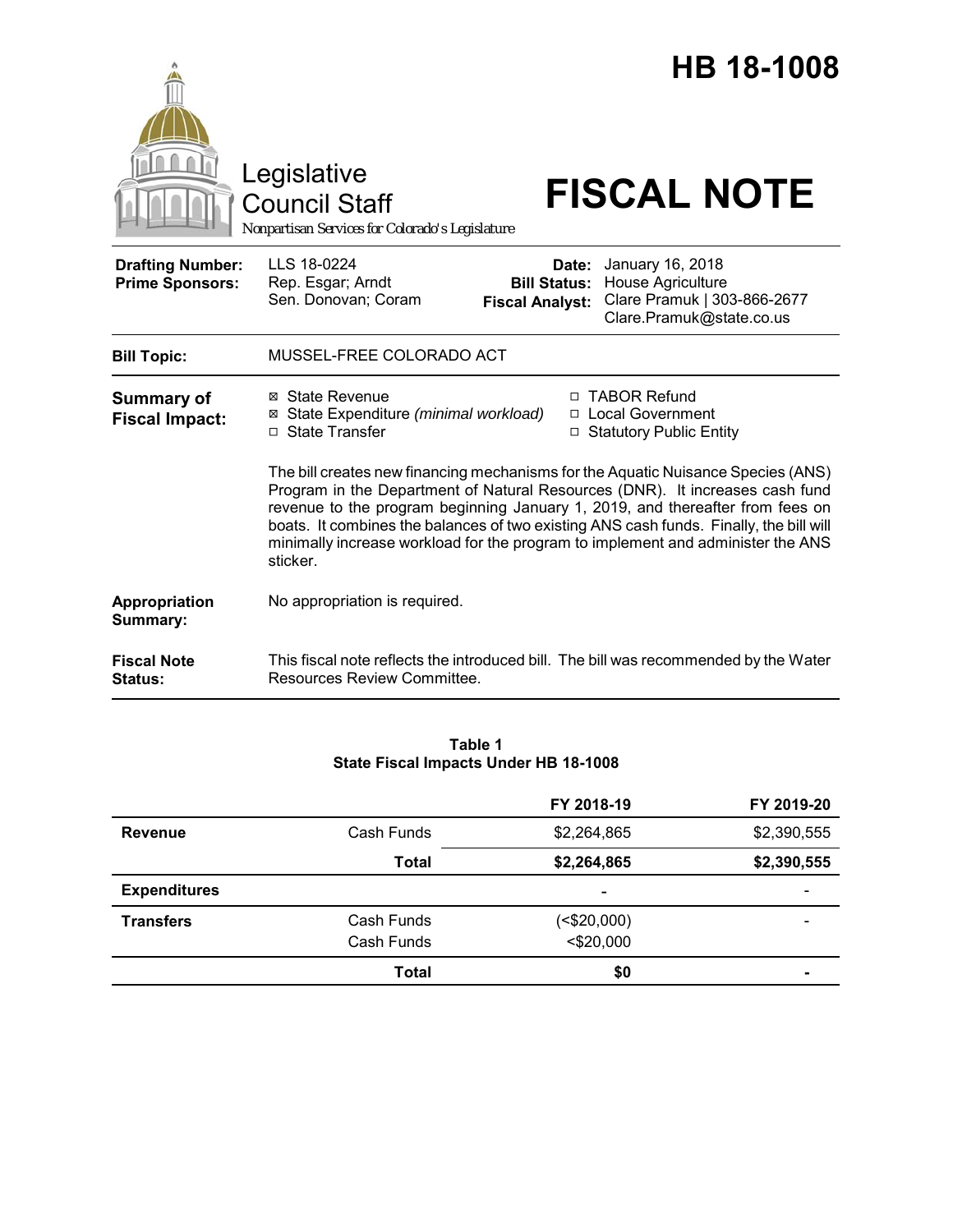January 16, 2018

# **Summary of Legislation**

The bill creates new financing mechanisms for the ANS Program in the Division of Parks and Wildlife in the DNR. These funding mechanisms include:

- creating a \$25 ANS stamp to be purchased by Colorado resident boaters beginning January 1, 2019;
- creating a \$50 ANS stamp to be purchased by non-resident boaters who have their boats in Colorado waters for more than 60 consecutive days beginning January 1, 2019;
- adding new penalties and increasing existing penalties for violating ANS laws; and
- authorizing the division to seek reimbursement for the storage and decontamination of a conveyance that was impounded and quarantined due to the suspected presence of an ANS.

The bill combines the balances of two existing ANS cash funds into the continuously appropriated Division of Parks and Wildlife Aquatic Nuisance Species Fund. The Parks and Wildlife Commission may adjust the stamp fees based on changes in the consumer price index.

## **Comparable Crime**

Legislative Council Staff is required to include certain information in the fiscal note for any bill that creates a new crime, changes the classification of an existing crime, or changes an element of the existing crime that creates a new factual basis for the offense. The division has only issued two citations for ANS law violations since FY 2014-15. This bill increases the penalties for several petty offenses and adds a new petty offense. All of these offenses are subject to fines but no period of incarceration. Demographic data are not available for these offenses.

## **Background**

The ANS Program was established in 2008 to prevent, control, contain, monitor and eradicate ANS, both wildlife and plants, from state waters. The program coordinates a network of state, federal, local, and private watercraft inspection and decontamination stations. Watercraft on trailers are required to be inspected for ANS and decontaminated if needed prior to entering Colorado waters. The program operates with an average of \$4.5 million in expenditures annually and 4.0 FTE and was originally funded with Tier II severance tax funding. Due to reduced severance tax distributions, the DNR has used agency cash and federal and local grant funding to maintain the program's operating levels. In FY 2017-18, the program received \$3.6 million from the General Fund.

Based on the December 2017 Legislative Council severance tax forecast and the DNR's operational fund model, no severance tax monies are expected in FY 2018-19 and FY 2019-20 for the ANS Program.

Annual boat registration fees are determined by the length of the boat and are valid from January 1 to December 31 each year. Current fees are as follows:

- less than 20 feet in length \$35.25;
- 20 feet to less than 30 feet \$45.25; and
- 30 feet or greater \$75.25.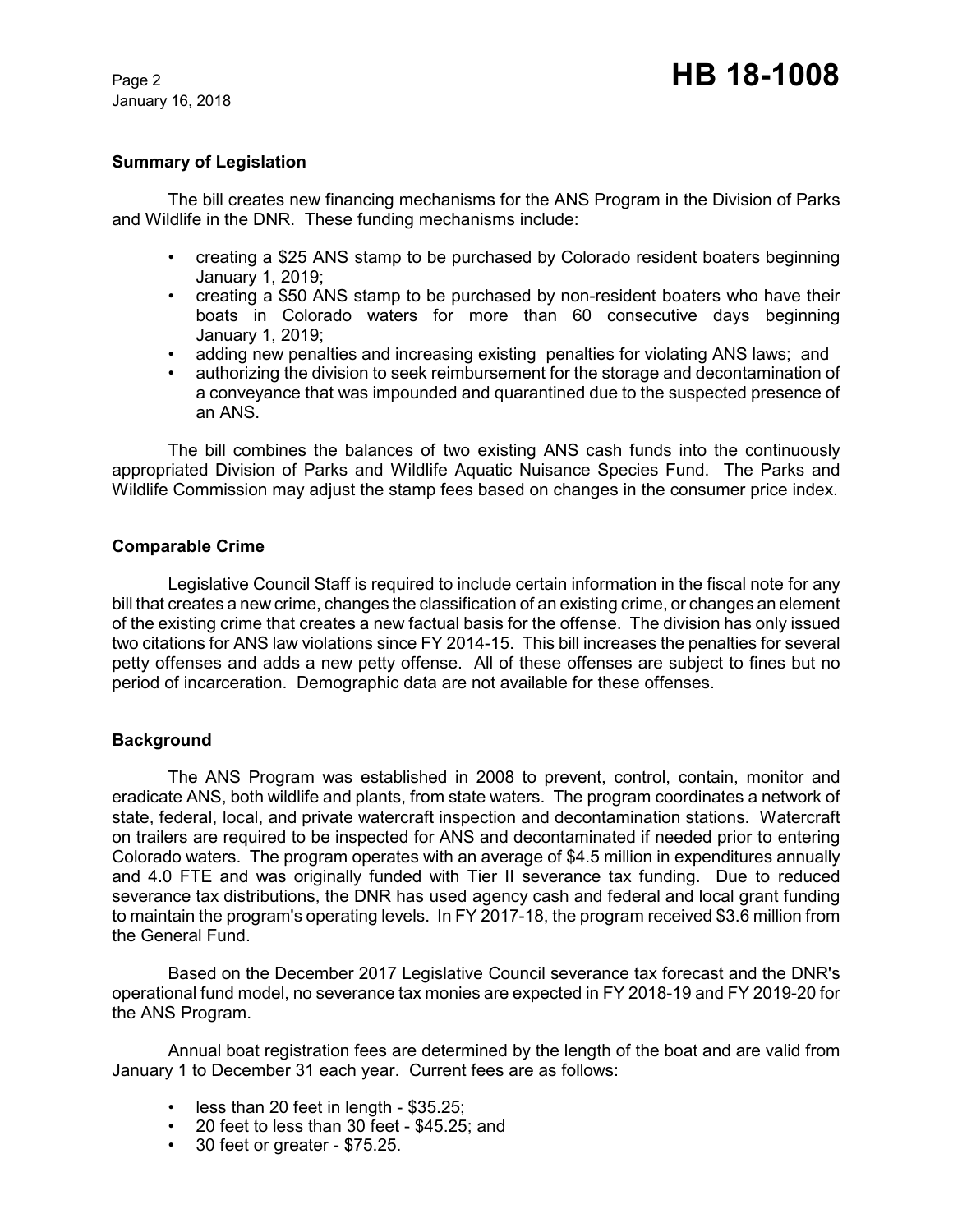January 16, 2018

## **State Revenue**

This bill is expected to increase state cash fund revenue by \$2,264,865 in FY 2018-19 and \$2,390,555 in FY 2019-20 to the Division of Parks and Wildlife Aquatic Nuisance Species Fund. The revenue increase will be from fees on boat owners, reimbursement for decontamination and storage expenses, and new and increased penalties for violations of ANS law. Table 2 shows the detail of the revenue expected under the bill.

#### **Table 2 Revenue Summary under HB 18-1008**

| <b>Type of Revenue</b>                        | FY 2018-19  | FY 2019-20  |  |
|-----------------------------------------------|-------------|-------------|--|
| Fee Revenue                                   | \$2,258,365 | \$2,383,555 |  |
| Reimbursement for Decontamination and Storage | \$6,000     | \$6,000     |  |
| Fine Revenue                                  | $<$ \$500   | $<$ \$1,000 |  |
| Totals                                        | \$2,264,865 | \$2,390,555 |  |

**Fee impact on boat owners**. Colorado law requires legislative service agency review of measures which create or increase any fee collected by a state agency. The fee amounts are set in the bill; the estimated number of stamps is based on average number of boat registrations for residents and inspections conducted on non-residents' boats. Table 3 below identifies the expected fee impact of this bill. The revenue for non-resident transactions is reduced by a \$1.85 per transaction vendor cost for processing. Because the stamp is required as of January 1, 2019, only half of the non-resident boaters are included in the count. Resident boaters are assumed to register in January, 2019.

## **Table 3 Fee Impact on Boat Owners**

| <b>Fiscal Year</b> | <b>Type of Fee</b>        | <b>Proposed</b><br>Fee | <b>Number</b><br><b>Affected</b> | <b>Total Fee</b><br>Impact |
|--------------------|---------------------------|------------------------|----------------------------------|----------------------------|
|                    | ANS Stamp - Residents     | \$25                   | 85,327                           | \$2,133,175                |
| FY 2018-19         | ANS Stamp - Non-residents | \$50                   | 2,600                            | 130,000                    |
|                    | Less transaction charge   | (\$1.85)               | 2,600                            | (4, 810)                   |
|                    |                           |                        | <b>FY 2018-19 Total</b>          | \$2,258,365                |
| FY 2019-20         | ANS Stamp - Residents     | \$25                   | 85,327                           | \$2,133,175                |
|                    | ANS Stamp - Non-residents | \$50                   | 5.200                            | 260,000                    |
|                    | Less transaction charge   | (\$1.85)               | 5,200                            | (9,620)                    |
|                    |                           |                        | <b>FY 2019-20 Total</b>          | \$2,383,555                |

**Reimbursement for boat decontamination and storage.** The bill is expected to increase annual revenue from reimbursements by \$6,000 beginning in FY 2018-19. Division staff are expected to decontaminate approximately 25 boats per year at a average cost of \$240 per boat. Actual costs will vary depending on the severity of the ANS infestation. Costs are rarely incurred for storage, so no reimbursement revenue is estimated here.